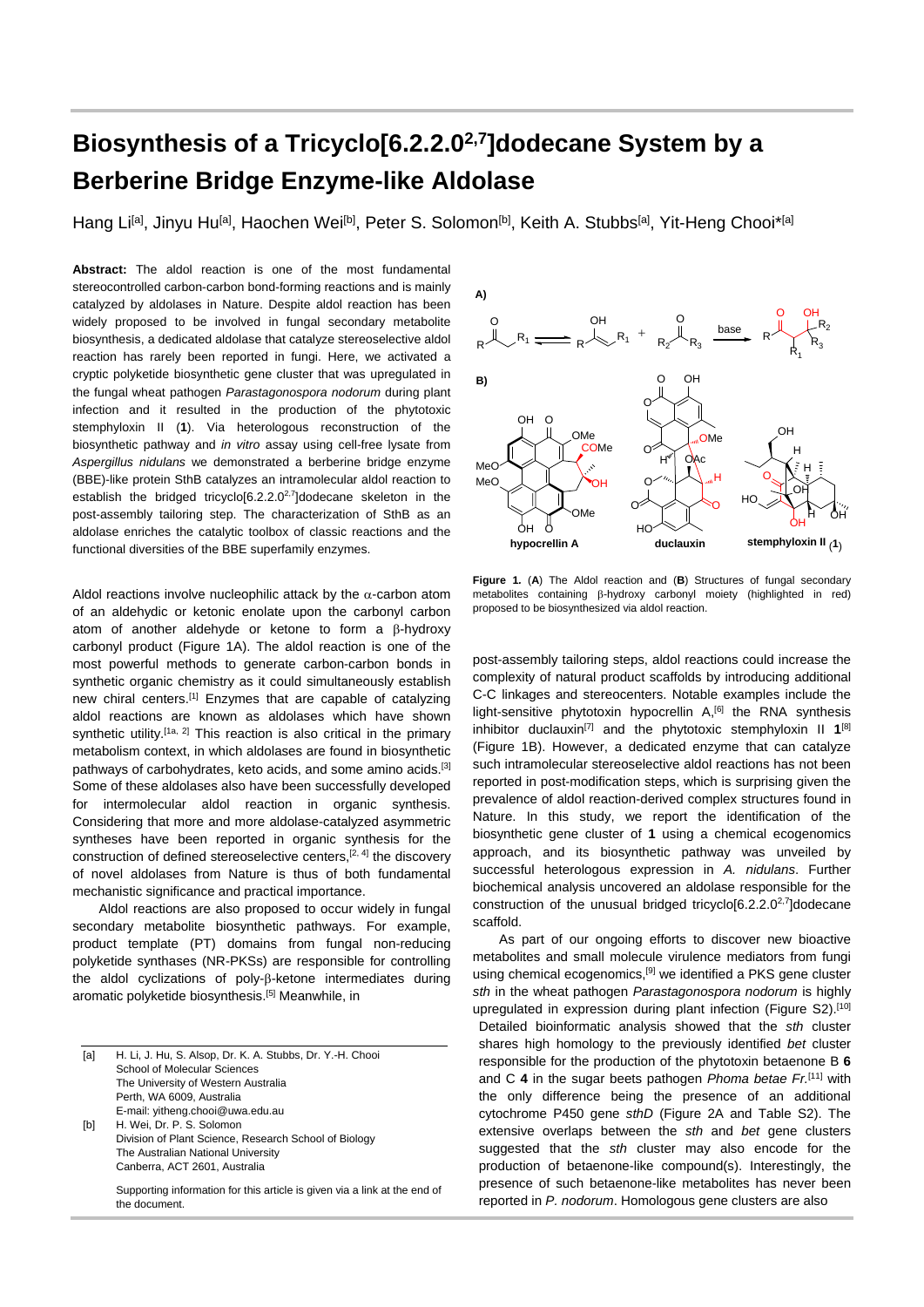

*Figure 2.* The *sth* cluster encodes the production of stemphyloxin II (**1**). (**A**) The *sth* gene cluster in comparison to the *bet* cluster. KS, ketosynthase; AT, malonyl-CoA transferase; DH, dehydratase; cMT, methyltransferase; ER, enoyl reductase; KR, ketoreductase; ACP, acyl carrier protein; R, reductase; HR-PKS, highly reducing polyketide synthase. (**B**) HPLC metabolite profile (280 nm) of *sthR*-OE containing strains in comparison to WT. (**C**) The crystal structure of **1** refined as an inversion twin.

found in many plant pathogens in the Dothideomycete and Sordariomycete classes (Figure S3), however, none of the orthologous gene clusters in these fungi have been associated with any metabolite product. Given no betaenone-like metabolites could be detected in various culture conditions tested, as expected from the lack of expression of *sth* gene cluster in *in vitro* cultures (Figure S2), we overexpressed a putative Zn<sub>2</sub>Cys<sub>6</sub> transcriptional regulator encoded by *sthR* in the cluster using the constitutive *A. nidulans gpdA* promoter.[12] LC-DAD-MS analysis of the acetone extracts from the resulting mutants T7 and T9 on minimal media liquid culture revealed the accumulation of a new peak **1** ( $\lambda_{\text{max}}$  276 nm,  $m/z$  [M+H]<sup>+</sup> 383) not found in the wild-type (WT) strain (Figure 2B). Large scale culture of T9 mutants and subsequent stepwise purification afforded enough of **1** (1.1 mg/L) for structural elucidation. NMR analyses suggested that the structure of **1** was identical to stemphyloxin II, previously isolated from *Stemphylium botryosum* f. sp. *Lycopersic*i.[8] The compound was successfully crystallized, which allowed the absolute configuration to be determined for the first time using X-ray single crystal diffraction (Figure 2C). Given that stemphyloxins were previously reported to be phytotoxic,[8] the PKS gene *sthA* was deleted in *P. nodorum* to examine the role of *sth* cluster in virulence against wheat. However, the ∆*sthA* mutant showed no significant difference compared to WT in our assays (Figure S8). This could be due to redundancy and the presence of other virulence factors.

Notably stemphyloxin II **1** contains a β-hydroxy carbonyl bridge, presumably formed from an aldol reaction, in the tricyclo[6.2.2.0]dodecane scaffold. Previous heterologous expression of *bet* genes (*bet1*-*4*) from *P. betae* in *A. oryzae* by Oikawa and coworkers resulted in the production of the decalin **6**. [11] However, the enzyme responsible for the aldol reaction to construct the unique tricyclo[6.2.2.0]dodecane scaffold in **1** and the related betaenone A **5** from *P. betae* remained enigmatic. Here, to further shed light into the biosynthesis of **1**, we employed a similar heterologous pathway reconstruction approach in *A. nidulans* LO7890<sup>[13]</sup> using a hybrid yeast-fungal artificial chromosome (pYFAC) expression system.<sup>[6b, 14]</sup> Coexpression of the polyketide synthase gene *sthA* and the partnering *trans*-ER gene *sthE* in *A. nidulans* led to the production of dehydroprobetaenone I **2** (Figure 3), which corresponds to coexpression of *bet1* and *bet3* (homologous to sthA and *E*, respectively) in *A. oryzae*.<sup>[11]</sup> Likewise, when coexpressing *sthC* (homologous to bet4) encoding a reductase with *sthA*/*E*, the *A. nidulans* strain expectedly yielded probetaenone I **8**, which confirmed that SthC acts as an aldehyde reductase akin to Bet4.



*Figure 3.* Chromatographic profiles of metabolites produced by *A. nidulans* transformants. (**A**) HPLC traces at 280 nm (**B**) Extracted ion chromatography (EIC) of LC−MS traces showing production of metabolites **6** (+*m/z* 369) and **9** (+*m/z* 385) (**C**) EIC (+*m/z* 321) of LC-MS showing production of **8**.

The cytochrome P450 Bet2 (homolog of SthF) was previously proposed to catalyze the multistep oxidation of **2** to betaenone C **4**. [11] However, **4** was completely reduced to **6** in *A. oryzae*, likely by an endogeneous host reductase. Here, to further confirm the function of SthF, which shares 80% identity to Bet2, *sthF* was coexpressed with *sthA*/*E*. This led to the production of three compounds, including a new major metabolite **3** (*m/z* [M+H]+ 335), and small amount of the expected **4** and **6** (Table S8). Compound **3** was characterized to contain an α,β-unsaturated aldehyde and an epoxide. NMR analysis of **3** showed the appearance of a coupled aldehyde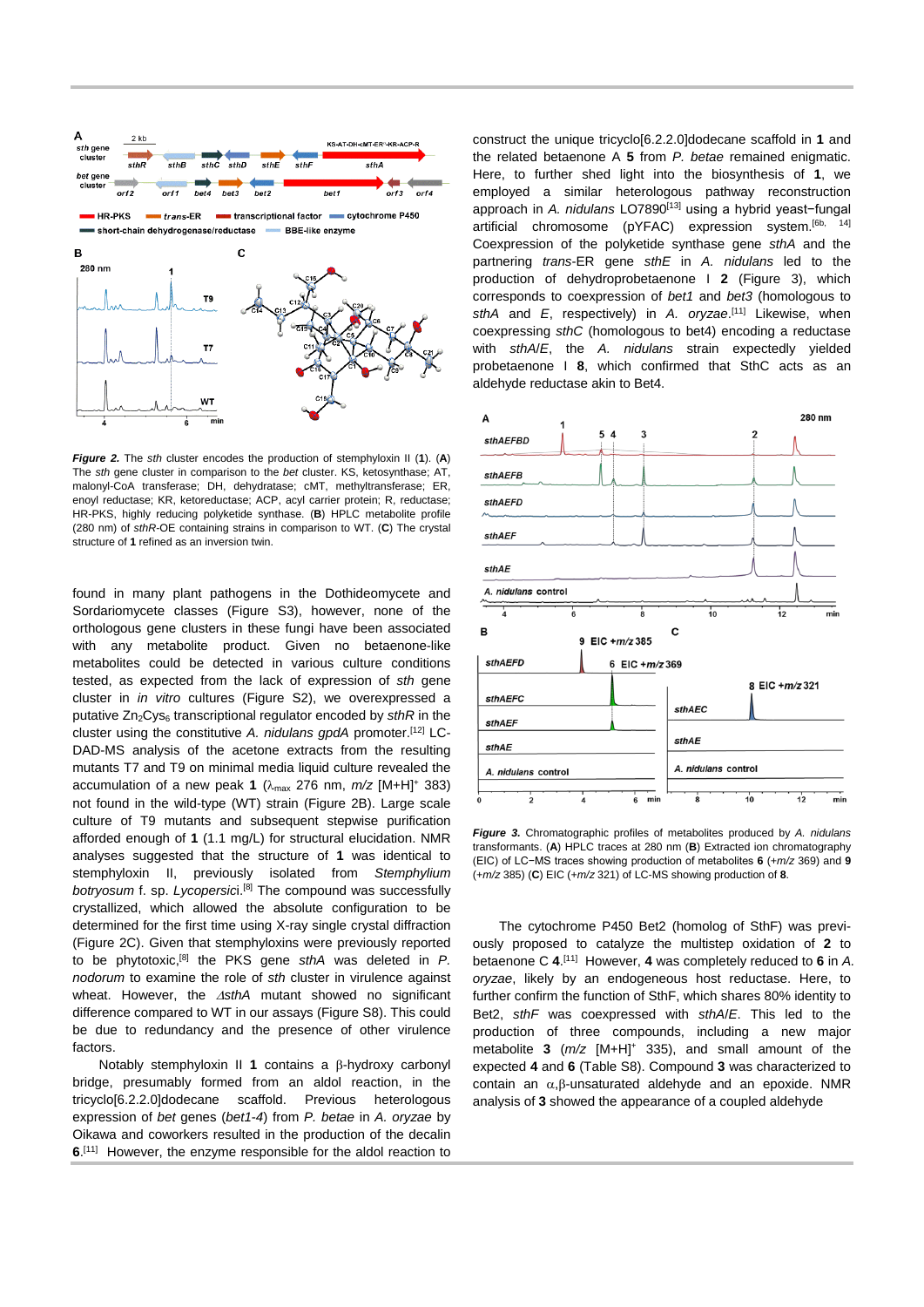

**Scheme 1.** Proposed Biosynthetic Pathway for **1**.



*Figure 4.* SthB catalyzes the intramolecular aldol reaction from **4** to form **5**. (**A**) Chemical conversion of **6** to **4**. aDess−Martin periodinane, CH2Cl2, rt, 2 h (**B**) *In vitro* conversion of **4** to **5** using cell-free lysate from *A. nidulans* expressing *sthB* (**C**) Proposed mechanism for the SthB-catalyzed aldol reaction.

proton at  $\delta_H$  9.86 (1H, d, 8.5 Hz) and a conjugated trisubstituted alkene at  $\delta_H$  4.99 (1H, d, 8.5 Hz) (Table S7). Based on the extensive NMR and MS information, the structure of **3** was assigned to be epoxybetaenone (Scheme 1). The production of **3** as an intermediate from *sthA/E/F* transformants indicated that the epoxidation is likely to be the first step catalyzed by SthF to convert **2** to **4**, and the appearance of **4** clearly demonstrated that the P450 SthC can catalyze successive epoxidation, oxidation (resulting from epoxide opening) and hydroxylation to install a tertiary alcohol. Like previous heterologous expression studies in *A. oryzae*, the small amount of **6** produced is likely due to an endogenous reductase in *A. nidulans* that mediates the same reduction catalyzed by SthC. However, it appears that the *A. nidulans* endogeneous reductase is less active against **4** (compared to that found in *A. oryzae*) as it allowed for isolation of **4**. The coexpression of *sthA/E/F/C* (adding the reductase gene *sthC*) resulted in exclusive production of **6** as expected and further supported the function of SthF as a multifunctional P450 oxygenase. Even though multifunctional P450 oxygenases are now well-known, e.g., in fumagillin<sup>[15]</sup> and communesin<sup>[16]</sup> biosynthesis in fungi, they continue to be a rich source of new catalytic abilities.

Conserved domain prediction based on NCBI's conserved domain database (CCD)<sup>[17]</sup> showed that the enzyme encoded by sthB comprises a typical FAD-binding domain<sup>[18]</sup> and a berberine bridge enzyme (BBE) domain<sup>[19]</sup> (Figure S10). Homology modeling by Phyre2<sup>[20]</sup> further showed that SthB is a putative flavoprotein belonging to the BBE family, which has a bicovalent attachment of the FAD cofactor (Figure S11 and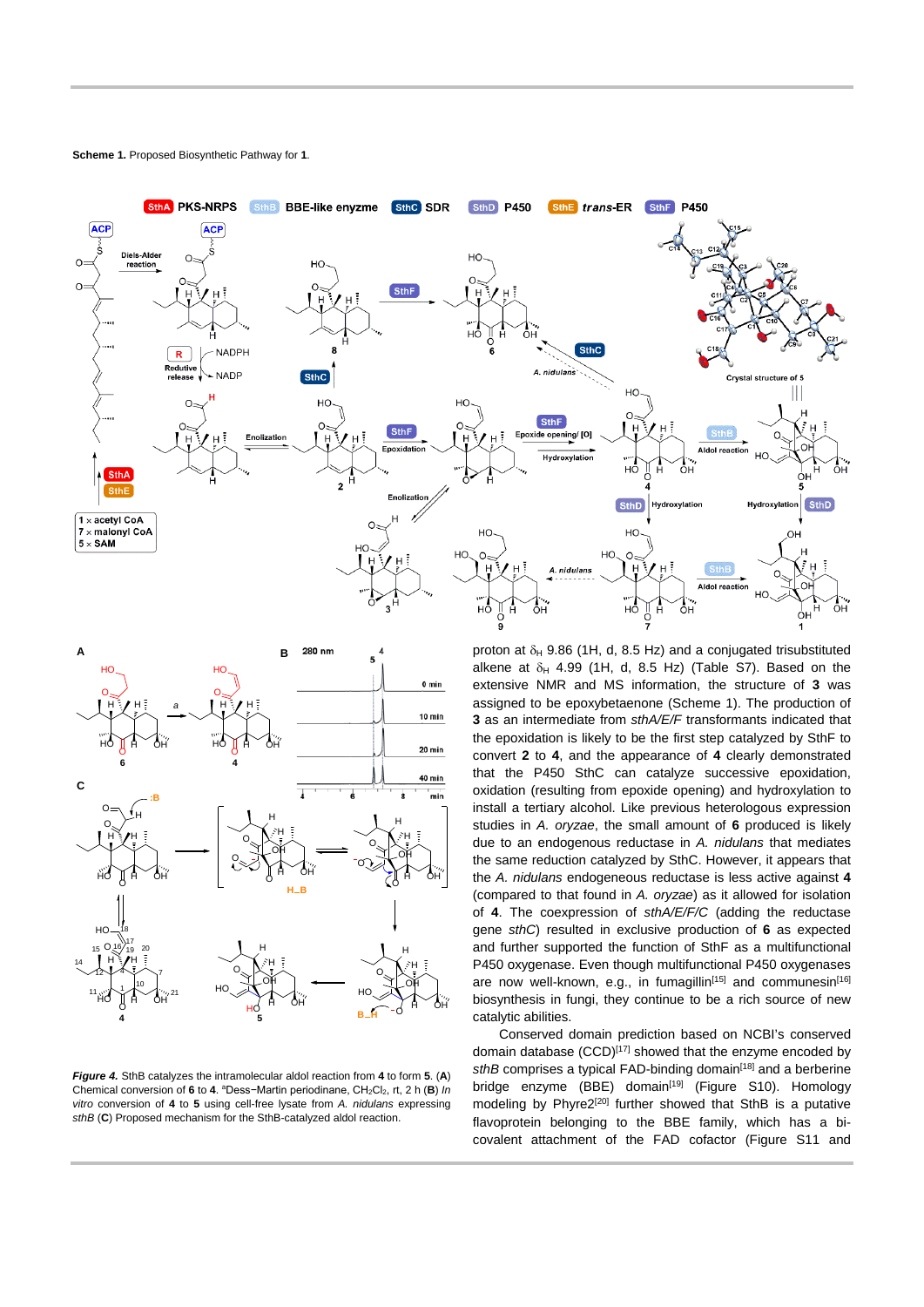S12). [24] To examine the function of *sthB* further, we coexpressed it together with *sthA/E/F*. The resulting transformants accumulated the tricyclo[6.2.2.0]dodecane **5**, which indicated that SthB is responsible for the conversion of **4** to **5**. This is in stark contrast to the previous studies,[11] where coexpression of the *P. betae sthB* homolog (*orf1*) with other genes in the *bet* cluster resulted in no new product. This is likely due to the substrate **4** being rapidly reduced by the endogeneous *A. oryzae* aldehyde reductase to **6** *in vivo*.

Finally, the introduction of the second P450 gene *sthD* (not present in the *bet* cluster) successfully transformed **5** into the end product stemphyloxin II **1**, thus achieving the total biosynthesis of **1** in *A. nidulans* and confirming SthD catalyzed a hydroxylation at the C-15 methyl group on the side chain. Given that stemphyloxin I **7**, a decalin with a hydroxyl group at the same position, was previously reported as a natural product from S. botryosum,<sup>[8]</sup> we examined whether the *sth* cluster can synthesize **7** in *A. nidulans*. Coexpression of *sthA/E/F/D* (omitting *sthB*) resulted in the production of a novel metabolite **9**. The structure of **9** was characterised to contain an additional hydroxyl group at C-15 compared to **6**, which was confirmed by the crucial <sup>1</sup>H–<sup>1</sup>H COSY correlations of H<sub>2</sub>-15 ( $\delta$ <sub>H</sub> 3.43 and  $3.49$ /H-12 ( $\delta$ <sup>H</sup> 1.89) (Table S9), and is herein named as stemphyloxin III. The production of **9** instead of **7** is likely due to an endogenous host aldehyde reductase, as mentioned above, converting **7** to **9**. Combining the above pathway reconstruction results, it is reasonable to conclude that the order of SthB and SthC in the pathway is exchangeable in the biosynthetic pathway and SthB could directly catalyze the conversion of **7** to **1** via the same intramolecular aldol reaction.

Although the biosynthesis of **1** was successfully reconstituted heterologously, the function of the BBE-like oxidase SthB remained ambiguous. Heterologous pathway reconstruction revealed that SthB likely catalyzes an intramolecular aldol reaction from **4** to **5**. To obtain a more in-depth insight into the reaction catalyzed by SthB, the intron-free *sthB* from *P. nodorum* was cloned under the *ADH2* promoter and transformed into *Saccharomyces cerevisiae* strain BJ5464.[21] However, Western blotting analysis of the soluble and membrane fractions showed no expression of the SthB, and no new product could be detected when **4** was supplemented to the yeast culture (Figure S5). We then attempted to achieve the *in vitro* conversion of **4** to **5** using a cell-free extracts preparation from *A. nidulans* expressing *sthB* only. As the production of the precursor **4** is low in the heterologous host, in order to obtain enough substrate for subsequent feeding assays, we performed a Dess-Martin oxidation[22] of **6** to afford **4** (Figure 4A), which was purified and confirmed by MS and NMR. In DMSO, the purified **4** was relatively stable and did not convert to any new compound after 28 days at room temperature (Figure S6). Using cell-free lysate of *A. nidulans* expressing SthB, we observed consumption of **4** and the production of **5** *in vitro* (Figure 4B). Meanwhile, **4** was not converted to **5** in parallel controls (Figure S7). These results clearly established that SthB catalyzes the intramolecular aldol reaction between C-1 and C-17 to form the bridged tricyclic system in **5** and **1**.

BBE-like oxidases have been widely proposed to be involved in oxidation reactions via nucleophilic attack with hydride transfer.[23] However, in this case, the annulation reaction likely proceeds via a standard base-catalyzed aldol reaction, which is non-oxidative, facilitated by SthB and involves proton abstraction to generate an enolate followed by a nucleophilic attack at the C1-carbonyl on the decalin (Figure 4C). Though BBE-like oxidases have been discovered to be able to catalyze an astonishing diversity of chemical reactions, [24] the namesake of this family is the (*S*)-reticuline oxidase from *California poppy* that catalyzes the conversion of (*S*)-reticuline to (*S*)-scoulerine by mediating an oxidative cyclization;<sup>[19, 25]</sup> no enzyme in this family has been reported to be an aldolase. Thus the discovery of SthB as an intramolecular aldolase in the biosynthesis of **1** expands the catalytic diversity of this family of enzymes. Further mutagenesis, biochemical and structural characterization is required to understand the role (if any) of the FAD cofactor in the intramolecular aldol reaction.

Collectively, our results combined with earlier studies show that the multifunctional P450 SthF is responsible for electrophilic ketone formation through a combination of epoxidation and oxidation of the double bond. Significantly, a BBE-like enzyme SthB can catalyze an intramolecular aldol reaction between the nucleophilic aldehyde enolate and the electrophilic ketone group to form the complex bridged tricyclo[6.2.2.0<sup>2,7</sup>]dodecane scaffold. The cytochrome P450 SthC then catalyzes the hydroxylation of C-15 to afford the final metabolite **1**. The biosynthetic pathway of **1** is highly concise given its structural complexity. To our knowledge, the discovery of SthB as an aldolase represents a first example of a dedicated aldolase in fungal secondary metabolite biosynthesis. This further illustrates the remarkably functional diversity of the BBE-like oxidases in fungi and the prospects of using these enzymes as beacons for new natural product discovery.

## **Acknowledgements**

CCDC 1940177 and 1940179 contain the supplementary crystallographic data for this paper. The authors thank Dr. Alexandre N. Sobolev at the UWA Centre for Microscopy, Characterisation & Analysis (CMCA) for assistance with single crystal X-ray crystallography data acquisition and interpretation. Samuel Alsop is thanked for his assistance as an undergraduate resesarch student. This study was supported by an Australian Research Council (ARC) Discovery Project grant (DP170100228). Y-HC is supported by an ARC Future Fellowship (FT160100233). HL and JH are supported by an Australian Government International Postgraduate Research Scholarship. NMR and X-ray diffraction data were collected at the CMCA.

**Keywords:** fungal polyketide • biosynthesis • aldol reaction • Berberine Bridge enzyme-like • aldolase

- [1] a) M. Brovetto, D. Gamenara, P. Saenz Méndez, G. A. Seoane, *Chem. Rev.* **2011**, *111*, 4346-4403; b) C. Palomo, M. Oiarbide, J. M. García, *Chem. Soc. Rev.* **2004**, *33*, 65-75; c) R. Mahrwald, *Springer: Dordrecht, The Netherlands* **2009**.
- [2] S. M. Dean, W. A. Greenberg, C.-H. Wong, *Adv. Synth. Catal.* **2007**, *349*, 1308-1320.
- [3] J. Mlynarski, J. Paradowska, *Chem. Soc. Rev.* **2008**, *37*, 1502-1511.
- [4] a) T. D. Machajewski, C.-H. Wong, *Angew. Chem. Int. Ed.* **2000**, *39*, 1352-